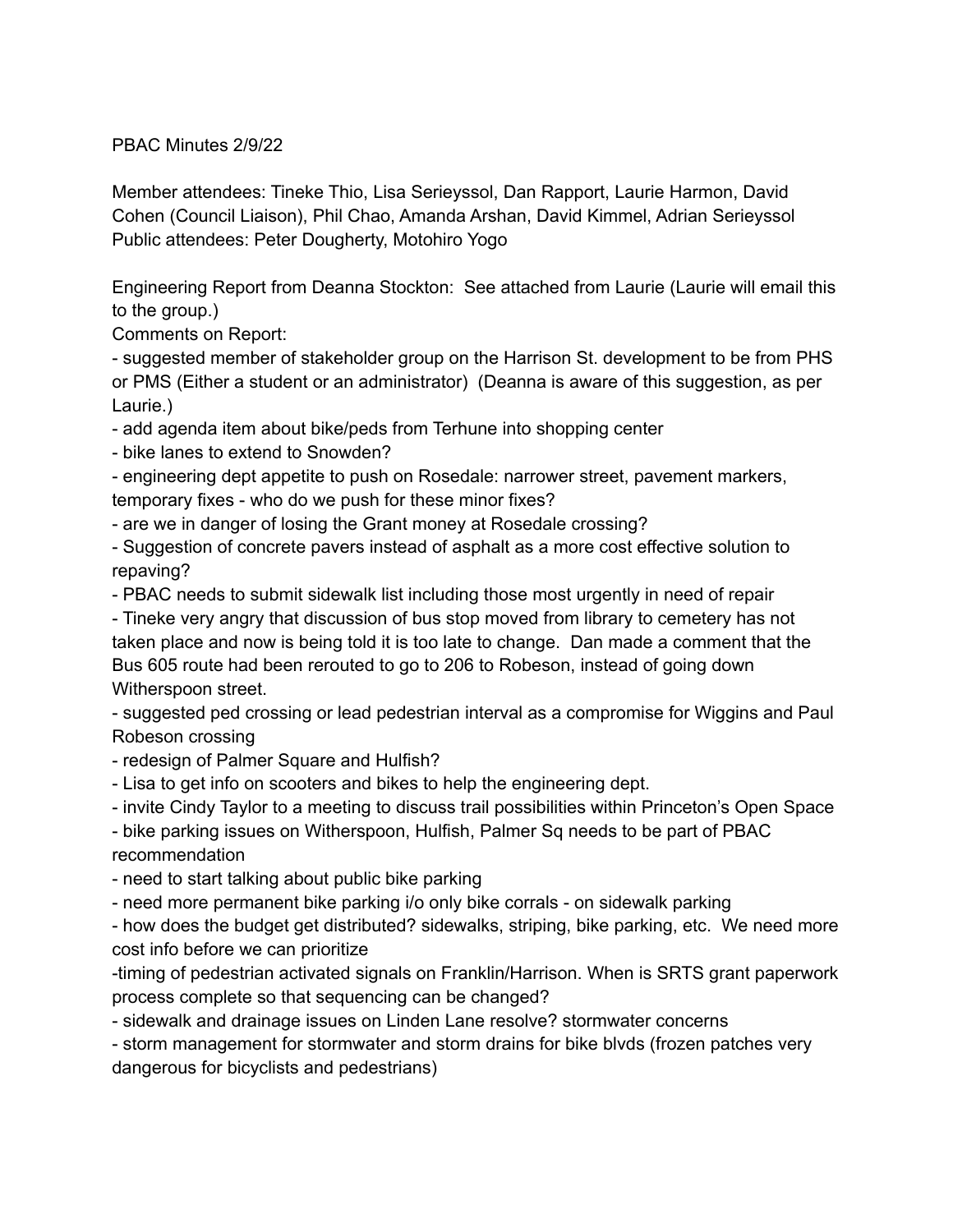## Public Comments

- Motohiro Yogo - water collection issues on Linden Lane; PBAC expresses concern over bike/ped safety secondary to the drainage issues, and requests our support for Linden Lane improvements be forwarded to the Flood and Storm Water Commission. (Comments were forwarded to Deanna Stockton.) Note; this section is also a Bike Boulevard.

## David comments

- Safe Routes to School - Council letter of support for recognition of Municipality

- Trail Summit 6/9 Mercer County

- Need more specific details on the Police Report "Top 10" crash locations, specific to bikes and pedestrians

## Goal Setting

- Vision Zero grants may fund getting a consultant on board to assist with drafting action plan and outreach for public input

- Tineke to take on snow clearing as a goal - to do the research

- Tineke said that she thought DPW should have sidewalk snow clearing as part of it's responsibilities. Feels that entire street should be cleaned of snow, if we are going to be a "Complete Street" town. (when DPW plows the roads, which they currently have to clear, they should also need to clear the snow/ice from the roads where the roads meet the sidewalk entrances) Supposedly, the snow is supposed to be cleared first, and then in 48 hours, DPW is supposed to come back and finish the ADA entrances to the roads, but this doesn't always happen.

- brush and leaf policies need to be enforced

- enforcement officer?

- bike share at the University, Scooter Share?

Submitted by Amanda Arshan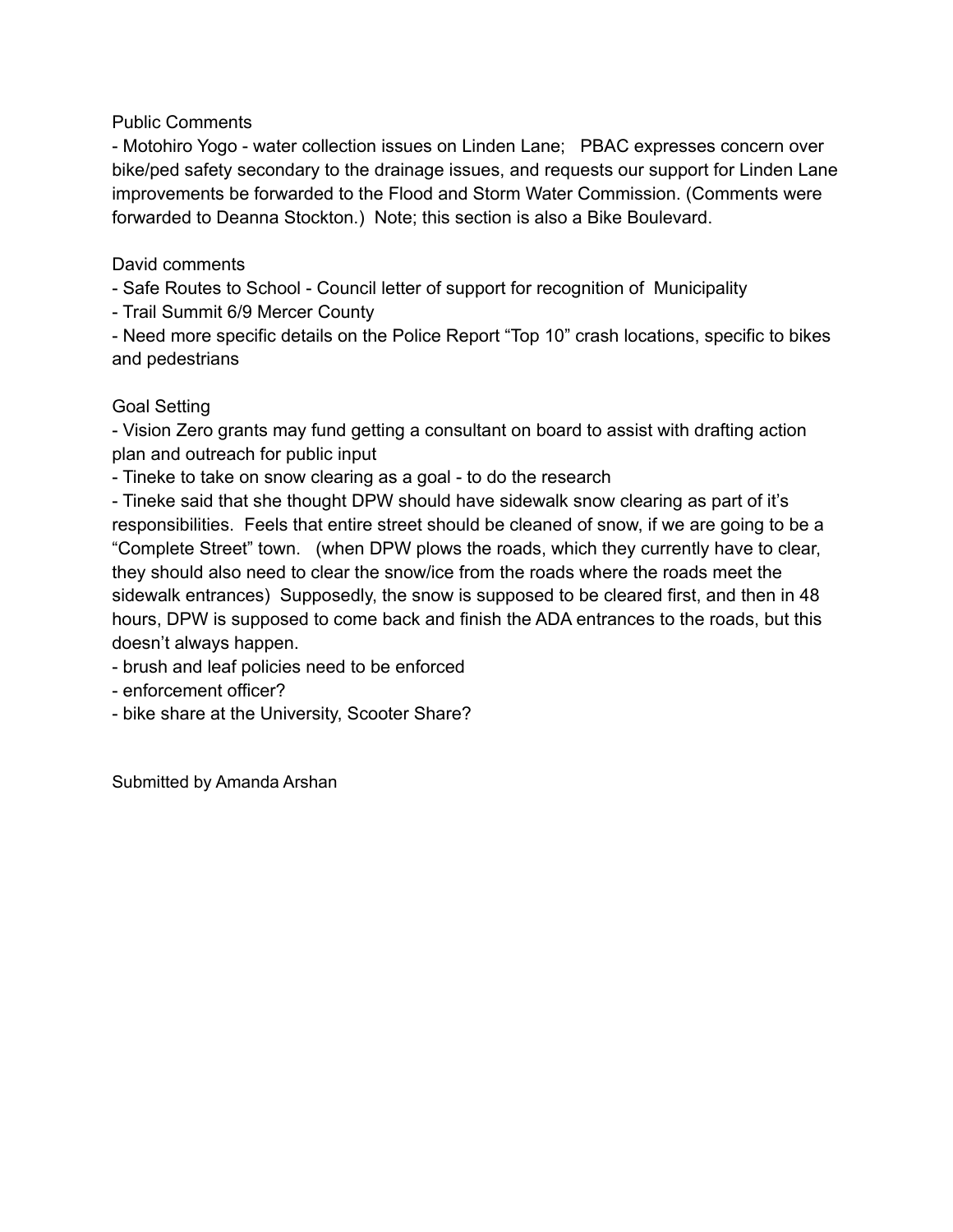## Engineering updates for PBAC 2022

Mount Lucas repaving:

When is construction planned to start for the Stuart to Poor Farm section? *Construction is planned for Summer 2022*

When does Engineering expect the Poor Farm to Montgomery border section to be funded and constructed?

*This is subject to funds being made available by Council. Most likely it will not be constructed until at least 2024.*

Harrison St. Corridor Study: when will this start and how can PBAC have input? *We are preparing the RFP, and it is on our 2022 goals and priorities. We anticipate that PBAC will be a stakeholder group. Suggest school community as a stakeholder group.*

Terhune East of Harrison: What is the timeline for paving, path improvement, and addition of bike lanes?

*We estimate that this work would occur in 2023. The development at the corner of Harrison and Terhune has not yet been seen by the Planning Board. We need to hire a consultant to design road improvements from Harrison to Grover, with sidewalk improvements on the south side being added to Meadowbrook. Bicycle lanes are proposed to be included. Will the bike lanes extend to Snowden, or will that be part of a future project?*

Rosedale: Please update on public meeting schedule.

*Mercer County is investigating some roadway improvements on Rosedale that could affect the scope of work for the SRTS project. We are not moving ahead with a public meeting about the SRTS project until Mercer County has a final proposal for their improvements. Can we push for the temporary improvements which were proposed but not implemented? Would school zone pavement markings be possible? What kind of support would be most helpful?*

Side path improvements: Is there any funding for further path improvements this year? *We have requested funds in the 2022 capital budget. A concrete sidewalk contract is being planned, as we did not let a contract last year. We still have a list of sidepath work that is needed, so we need to see what money is available. Has anyone looked at the first cost vs. lifecycle cost for smaller pavers versus cast-in-place concrete? How much money is needed for the side path improvements?*

Cherry Valley Road: Any update on extending the bike lane markings to 206?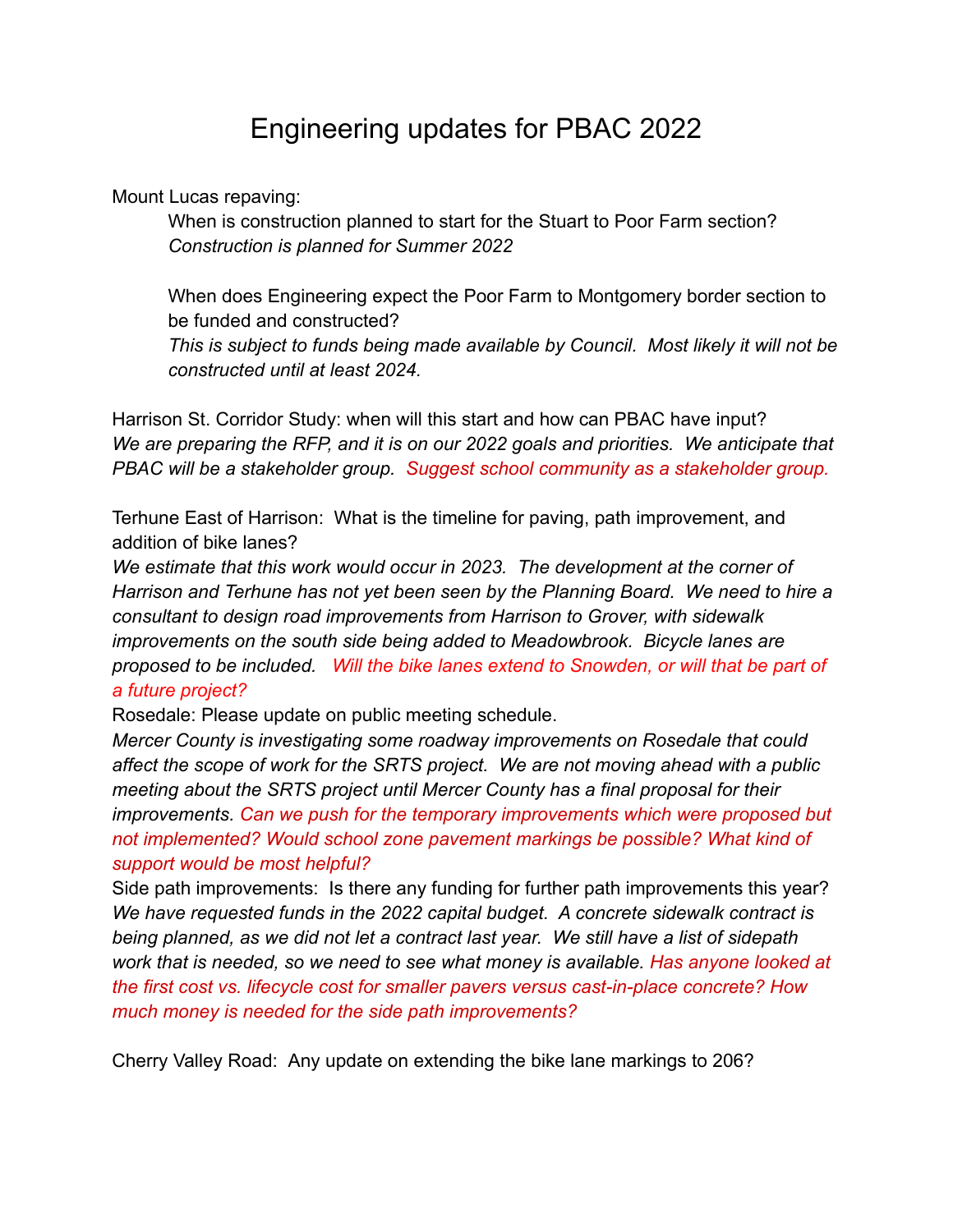*Montgomery Township is responsible for Cherry Valley Road from the Transco Easement to 206. They included the bike lane markings from Jefferson's Curve to Duffy Place in a 2021 road improvement project. Montgomery held a preconstruction meeting in August 2021. Beyond that, I do not have an update.*

What roads are scheduled for repaving this and next year?

*2022 - Dickinson, Witherspoon (Nassau to Green Street), Locust Lane, Mount Lucas Road*

*2023 - Witherspoon (Green Street to Franklin Avenue), Terhune Road (Harrison to Grover),*

What projects are coming up that PBAC should be aware of?

- *● Witherspoon Phase 2 (Green to Franklin) is in design and will be put out for bids in late summer 2022. We will be presenting the concept at the 2/14 Council meeting. 3/2/22: Ideally, there would be a separate meeting between PBAC and Witherspoon Street Engineering team to discuss Witherspoon Phase 2. Engineering team, is this possible?*
- *● Ross Stevenson, Drakes Corner, Province Line (connection LHT?), Pretty Brook Road, and Palmer Square / Hulfish (bike parking) are all on the upcoming design list. PBAC can review the sidewalk and bicycle master plans to see if the master plan facilities are acceptable or should be reconsidered (especially for Pretty Brook and Drakes Corner).*
- *● We need to consolidate / create bicycle regulations, including motorized bicycles and scooters. PBAC could do research on how other municipalities address the motorized bike and scooter components. Should we consider creating policy for public bike parking? There may be a transit study undertaken to investigate all of the transit options available to Princetonians and provide recommendations on how to provide better transit service.*
- *● Open Space Manager will be working on an Environmental Resource Inventory this year, which includes trails. I've asked that ADA and bike access to trails be considered in the recommendations that come out of the ERI. Can we invite Cindy Taylor to attend a PBAC meeting to share plans and receive input?*

Is there funding for additional bike parking for this year? If so, how many racks? *There is funding in the same account that funds sidewalk and pathway work. We plan to replace the bike racks at the Tulane Yard entrance near McLaughlins to be able to accommodate more bikes. We will also be ordering bike parking for Witherspoon once the construction proceeds to a point that we can identify parking locations.*

Linden Lane sidewalk and drainage issues: are they being addressed?